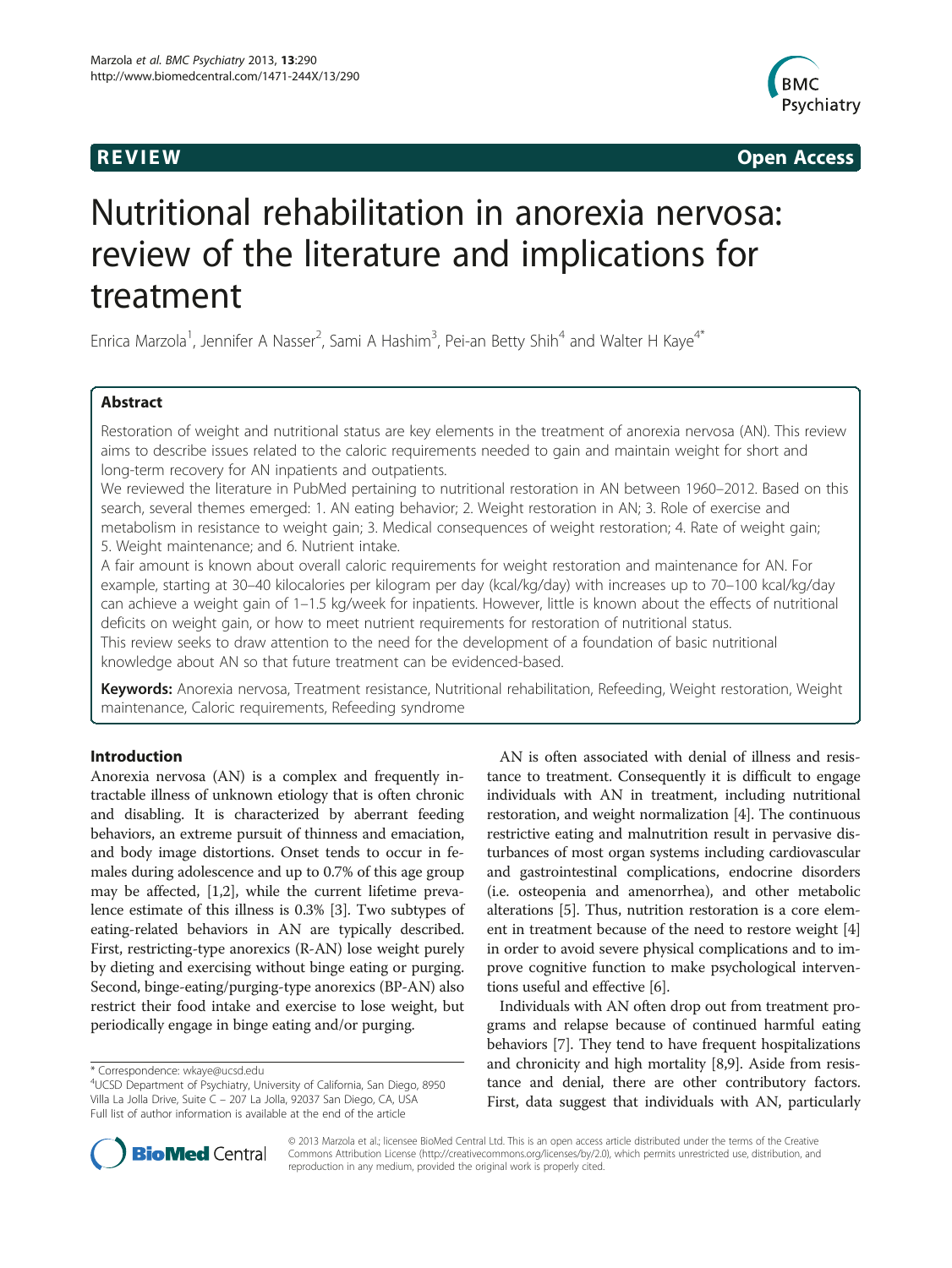restricting type, have difficulty eating because it generates a profound sense of anxiety, instead of pleasure or reward [\[10](#page-10-0)]. There is emerging evidence that patients with AN have alterations in neural mechanisms that would normally activate the drive for food consumption when starved or hungry [[11\]](#page-10-0). In addition, patients with AN tend to consume vegetarian diets more often than the general population [[12](#page-10-0)]. Given the weight-related nature of their motivation for vegetarianism [[12\]](#page-10-0), their diet results in low calorie and low fat meals insufficient for daily calorie [\[13](#page-10-0)], essential fatty acid, and amino acid [[14\]](#page-10-0) requirements. Even in weight-restored patients abnormal eating behavior often persists, as limited diet variety was found to be associated with poor outcomes [[15\]](#page-10-0). From a clinical standpoint, AN individuals appear to become hypermetabolic during weight restoration, [[16,17](#page-10-0)] such that they need an increased caloric intake to maintain a safe weight after recovery [[16,18\]](#page-10-0). The tendency to return to restrictive eating habits after hospitalizations compounds the need for increased caloric requirements due to hypermetabolic state [[19\]](#page-10-0).

There is limited empirical data available that define optimum food choices for weight restoration and address the challenges associated with rate of weight gain and weight maintenance. This has hampered the development of evidence-based guidelines for nutritional rehabilitation therapy in AN. This review aims to summarize what is known about caloric and nutritional requirements to gain and maintain weight in patients with AN. It also highlights the urgent need to expand basic nutritional knowledge pertaining to AN in order establish evidenced based treatments.

# Methods

For the purpose of this review we conducted a PubMed search (date 1960 to 2012) to identify and evaluate published English language papers on caloric requirements for weight restoration in AN. Inclusion criteria were: a) English language, and b) date ranging from 1960 to 2012. The search string 'anorexia nervosa AND caloric requirements OR caloric intake OR weight restoration OR refeeding OR nutritional rehabilitation' was applied. This yielded 1,144 titles, of which a more detailed abstract and full-text search was conducted to exclude not strictly related papers. In addition, both APA and NICE guidelines were considered.

# Review

# AN eating behavior

It is well known that patients with AN, compared to healthy controls, tend to eat significantly fewer calories [[13,20-22\]](#page-10-0) by restricting caloric intake [\[23](#page-10-0)] and avoiding calorie dense foods [[24](#page-10-0)]. Individuals with AN show many unusual eating behaviors like slow and irregular

eating [[25](#page-10-0),[26](#page-10-0)], vegetarianism [\[12,23](#page-10-0),[26,27\]](#page-10-0), and choosing a narrow range of foods [\[23,](#page-10-0)[28\]](#page-11-0). Interestingly, it has been demonstrated that these disordered eating patterns are present before the onset of illness. Affenito et al. [\[21\]](#page-10-0) described how daily diets of premorbid individuals (one year before the full diagnosis of AN) are significantly less calorie dense than those of healthy controls. Consuming only low energy-dense vegetarian food as a means of losing weight [\[12\]](#page-10-0) may create a number of problems [[29](#page-11-0)] such as a severe deficit in essential nutrient intake when plant based sources of proteins are not properly balanced resulting in the lack of one or more essential amino acids and inadequate protein synthesis in the body. It is interesting to note that voluntary caloric restriction in lean individuals, involving ingestion of only 75% of daily caloric requirements, for the purpose of improving longevity and slowing aging, is not associated with a severe deficit in essential nutrient intake, most likely due to the inclusion of adequate amounts of diverse protein and micronutrients in the diet prescription [\[30\]](#page-11-0).

In studies evaluating the differences in food consumption between AN patients and healthy controls, adolescents with AN showed a lower intake of all types of fat, higher fiber intake, and normal proteins and carbohydrates in one study [\[20\]](#page-10-0), while a lower intake of fat but higher intake of carbohydrate and no difference in protein was found in another study using a naturalistic laboratory study design [\[22\]](#page-10-0). Studies in adult AN patients are in line with adolescent data showing macronutrients and micronutrients deficiencies (see Tables [1](#page-2-0) and [2\)](#page-2-0); several studies demonstrated how fatty foods are widely avoided [[20](#page-10-0),[22,23\]](#page-10-0) and how total energy intake is lower in AN than in healthy controls [\[13,](#page-10-0)[31\]](#page-11-0). In terms of carbohydrates, some studies have found an increased percentage intake in AN diets [[22,23](#page-10-0)] but other studies did not confirm these data [[13](#page-10-0),[21](#page-10-0)[,31-33](#page-11-0)]. Similarly, data on percentage of protein intake in AN patients are inconsistent; it was found to be increased in some studies [[22,23\]](#page-10-0) but decreased in others [[13](#page-10-0)[,32](#page-11-0),[33\]](#page-11-0).

It has also been reported that AN patients tend to choose the same types of foods at each meal [\[23\]](#page-10-0) and these eating behaviors persist during short-term recovery; in fact low energy dense food and limited variety were associated with poor outcome [[15\]](#page-10-0). It has been recently shown that high dietary energy density scores are more predictive of better outcomes than total caloric intake [[15,](#page-10-0)[34\]](#page-11-0). A follow-up study of food intake one year after hospital discharge showed that individuals with AN tend to revert to pathological eating and to the low calorie intake [[19\]](#page-10-0).

In terms of actual caloric intake, it should be noted that healthy young adult women tend to eat about 30 kilocalories/kilogram per day (kcal/kg/day), with a range of 20 to 40 kcal/kg/day [\[35\]](#page-11-0). For a 50 kg women this means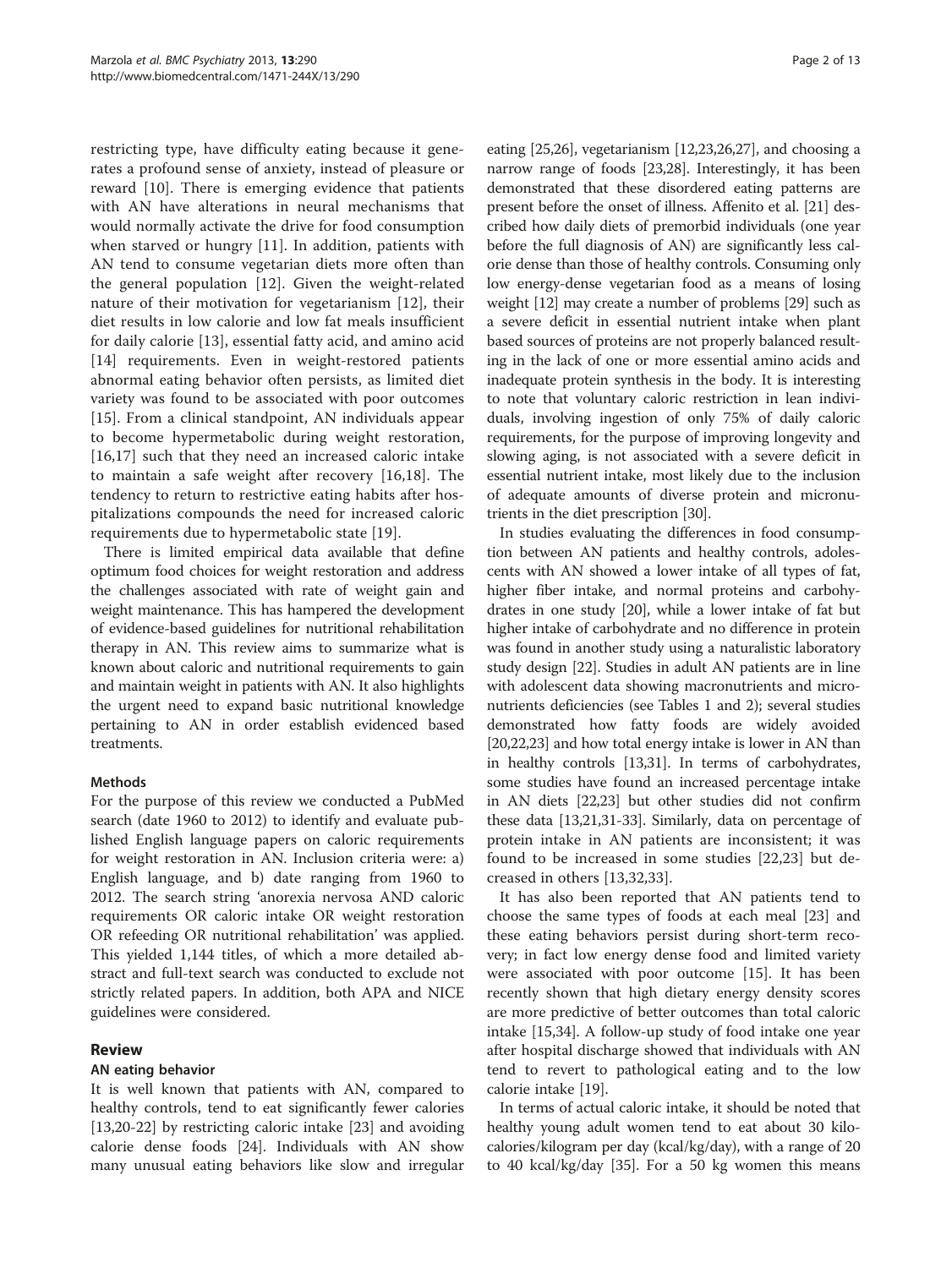|                            | Sample      | % Fats | % Carbohydrates | % Fibers | % Proteins |
|----------------------------|-------------|--------|-----------------|----------|------------|
| Misra, 2006 [20]           | Adolescents |        |                 |          |            |
| Hadigan, 2000 [23]         | Adults      |        |                 |          |            |
| Fernstrom, 1994 [22]       | Adults      |        |                 |          |            |
| Beaumont, 1981 [31]        | Adults      |        | $=$             |          |            |
| Jáuregui Lobera, 2009 [33] | Adults      |        |                 | $=$      |            |
| Gwirtsman, 1989 [13]       | Adults      |        |                 |          |            |
| Affenito, 2002 [21]        | Adolescents |        |                 |          |            |
| Russell, 1967 [32]         | <b>Both</b> |        |                 |          |            |

<span id="page-2-0"></span>Table 1 Overview of studies conducted on % macronutrients intake in adolescents and adults with anorexia nervosa

eating 1,500 kcal/day with a range of normal of between 1,000 and 2,000 kcal/day. In our experience, individuals with AN tend to find it difficult to eat more than 10 to 20 kcal/kg per day (30 kg = 300 to 600 kcal/day).

#### What is known about weight restoration in AN?

Nutritional and weight restoration is a core component of many treatment programs for AN. Despite this emphasis, there has been relatively little research in this area in AN. This is all the more notable when considering that there is a substantial literature on refeeding after forced starvation or a prolonged fast in non-AN individuals [[36-38](#page-11-0)].

Both APA [[4\]](#page-10-0) and NICE [\[39](#page-11-0)] guidelines specify clearly how the first goal of treatment is weight restoration [[4,](#page-10-0)[39\]](#page-11-0) (Tables [3](#page-3-0) and [4\)](#page-3-0). But APA guidelines do not

specify caloric intake guidelines for outpatients; in fact they suggest amounts related to hospitalization, and there is no mention of the quantity and quality of nutrients that are most critical to achieve treatment goals. NICE guidelines report the weekly weight gain that can be expected both in AN inpatients and outpatients, but specific caloric prescriptions are not included. The literature on the importance of gaining weight in AN [[40-42](#page-11-0)] includes refeeding in severe and resistant AN cases [[43](#page-11-0),[44](#page-11-0)], clinical improvement requiring caloric intake [[25,](#page-10-0)[45](#page-11-0)], effects of micronutrients deficiencies and alterations [\[46\]](#page-11-0) on adolescent patients [\[47-51](#page-11-0)], inpatient treatments [[52\]](#page-11-0) and risks during refeeding [\[53,54\]](#page-11-0). However, relatively little is known about diminished essential nutrients or what food products are most useful in replenishing such essential nutrients. This issue is

| Table 2 Overview of studies conducted on micronutrients intake in adolescents and adults with anorexia nervosa |  |
|----------------------------------------------------------------------------------------------------------------|--|
|----------------------------------------------------------------------------------------------------------------|--|

|                           | Misra 2006 [20] | Hadigan 2000 [23] | Beaumont 1981 [31] | Jáuregui Lobera 2009 [33] |
|---------------------------|-----------------|-------------------|--------------------|---------------------------|
| Sample                    | Adolescents     | <b>Adults</b>     | <b>Adults</b>      | <b>Adults</b>             |
| Vit A                     |                 |                   |                    |                           |
| Vit $\mathsf{K}$          |                 |                   |                    |                           |
| $\mathsf{Vit}~\mathsf{D}$ |                 |                   |                    |                           |
| Vit B12                   |                 |                   |                    |                           |
| Vit $\subset$             |                 |                   | ↓                  |                           |
| Vit B6                    |                 |                   |                    |                           |
| Calcium                   |                 |                   |                    |                           |
| Zinc                      |                 |                   |                    |                           |
| Folate                    |                 |                   |                    |                           |
| Niacin                    |                 |                   |                    |                           |
| Sodium                    |                 |                   |                    |                           |
| Phosphorus                |                 |                   |                    |                           |
| Copper                    |                 |                   |                    |                           |
| Selenium                  |                 |                   |                    |                           |
| Megnesium                 |                 |                   |                    |                           |
| Iron                      |                 |                   |                    |                           |
| Thiamin                   |                 |                   |                    |                           |
| Riboflavin                |                 |                   |                    |                           |
| Pantothenic Ac            |                 |                   |                    |                           |
| Retinol                   |                 |                   |                    |                           |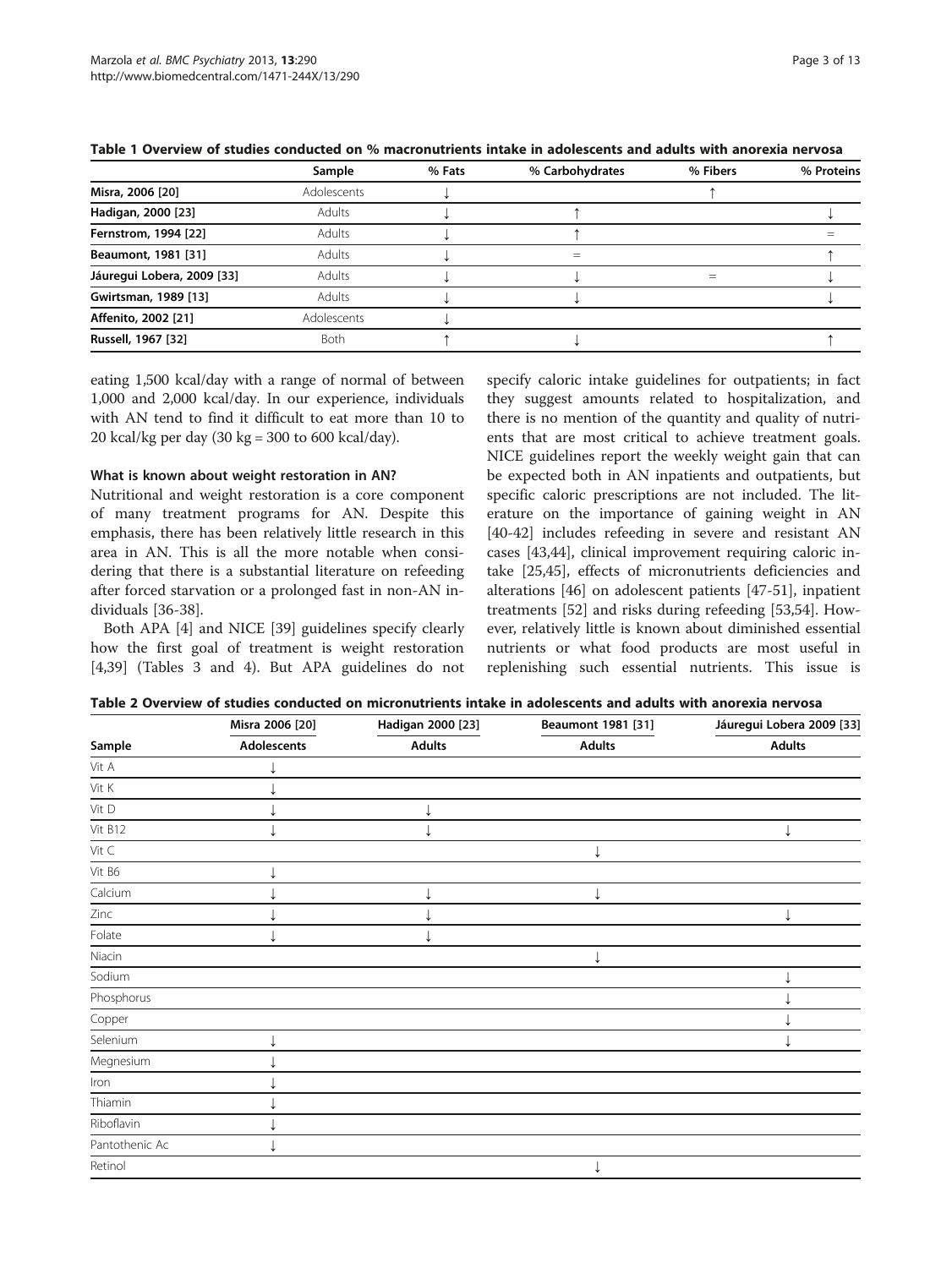#### <span id="page-3-0"></span>Table 3 American Psychiatric Association (APA) guidelines for anorexia nervosa

| <b>Nutritional Rehabilitation</b>                                                                                                                                                                                                                                                                                                                                                                                                                                                                                                                                                                                                                                                                                                                                                                                                                                                                                                                                                                                                                                                   |   |
|-------------------------------------------------------------------------------------------------------------------------------------------------------------------------------------------------------------------------------------------------------------------------------------------------------------------------------------------------------------------------------------------------------------------------------------------------------------------------------------------------------------------------------------------------------------------------------------------------------------------------------------------------------------------------------------------------------------------------------------------------------------------------------------------------------------------------------------------------------------------------------------------------------------------------------------------------------------------------------------------------------------------------------------------------------------------------------------|---|
| The goals of nutritional rehabilitation for seriously underweight<br>patients are to restore weight, normalize eating patterns, achieve<br>normal perceptions of hunger and satiety, and correct biological<br>and psychological sequelae of malnutrition.                                                                                                                                                                                                                                                                                                                                                                                                                                                                                                                                                                                                                                                                                                                                                                                                                          | L |
| In working to achieve target weights, the treatment plan should<br>also establish expected rates of controlled weight gain. Clinical<br>consensus suggests that realistic targets are 2-3 pounds (lb)/week<br>for hospitalized patients and 0.5-1 lb/week for individuals in<br>outpatient programs.                                                                                                                                                                                                                                                                                                                                                                                                                                                                                                                                                                                                                                                                                                                                                                                | Ш |
| Registered dietitians can help patients choose their own meals<br>and can provide a structured meal plan that ensures nutritional<br>adequacy and that none of the major food groups are avoided.                                                                                                                                                                                                                                                                                                                                                                                                                                                                                                                                                                                                                                                                                                                                                                                                                                                                                   | T |
| It is important to encourage patients with anorexia nervosa to<br>expand their food choices to minimize the severely restricted<br>range of foods initially acceptable to them.                                                                                                                                                                                                                                                                                                                                                                                                                                                                                                                                                                                                                                                                                                                                                                                                                                                                                                     | Ш |
| Caloric intake levels should usually start at 30-40 kilocalories/<br>kilogram (kcal/kg) per day (approximately 1,000-1,600 kcal/day).<br>During the weight gain phase, intake may have to be advanced<br>progressively to as high as 70-100 kcal/kg per day for some<br>patients; many male patients require a very large number of<br>calories to gain weight.                                                                                                                                                                                                                                                                                                                                                                                                                                                                                                                                                                                                                                                                                                                     | Ш |
| Patients who require much lower caloric intakes or are suspected<br>of artificially increasing their weight by fluid loading should be<br>weighed in the morning after they have voided and are wearing<br>only a gown; their fluid intake should also be carefully monitored.                                                                                                                                                                                                                                                                                                                                                                                                                                                                                                                                                                                                                                                                                                                                                                                                      | I |
| Urine specimens obtained at the time of a patient's weigh-in may<br>need to be assessed for specific gravity to help ascertain the<br>extent to which the measured weight reflects excessive water<br>intake.                                                                                                                                                                                                                                                                                                                                                                                                                                                                                                                                                                                                                                                                                                                                                                                                                                                                       | T |
| Regular monitoring of serum potassium levels is recommended in<br>patients who are persistent vomiters.                                                                                                                                                                                                                                                                                                                                                                                                                                                                                                                                                                                                                                                                                                                                                                                                                                                                                                                                                                             | T |
| Weight gain results in improvements in most of the physiological<br>and psychological complications of semistarvation.                                                                                                                                                                                                                                                                                                                                                                                                                                                                                                                                                                                                                                                                                                                                                                                                                                                                                                                                                              | T |
| It is important to warn patients about the following aspects of<br>early recovery:                                                                                                                                                                                                                                                                                                                                                                                                                                                                                                                                                                                                                                                                                                                                                                                                                                                                                                                                                                                                  | I |
| As they start to recover and feel their bodies getting larger,<br>especially as they approach frightening, magical numbers on the<br>scale that represent phobic weights, they may experience a<br>resurgence of anxious and depressive symptoms, irritability, and<br>sometimes suicidal thoughts. These mood symptoms, non-food-<br>related obsessional thoughts, and compulsive behaviors, although<br>often not eradicated, usually decrease with sustained weight gain<br>and weight maintenance. Initial refeeding may be associated with<br>mild transient fluid retention, but patients who abruptly stop<br>taking laxatives or diuretics may experience marked rebound fluid<br>retention for several weeks. As weight gain progresses, many<br>patients also develop acne and breast tenderness and become<br>unhappy and demoralized about resulting changes in body shape.<br>Patients may experience abdominal pain and bloating with meals<br>from the delayed gastric emptying that accompanies malnutrition.<br>These symptoms may respond to pro-motility agents. | Ш |
| When life-preserving nutrition must be provided to a patient who                                                                                                                                                                                                                                                                                                                                                                                                                                                                                                                                                                                                                                                                                                                                                                                                                                                                                                                                                                                                                    | L |

When life-preserving nutrition must be provided to a patient who refuses to eat, nasogastric feeding is preferable to intravenous feeding.

#### Legend:

I: Recommended with substantial clinical confidence; II: Recommended with moderate clinical confidence; III: May be recommended on the basis of individual circumstances.

#### Table 4 National Institute for Clinical Excellence (NICE) guidelines for anorexia nervosa

### Managina wejaht gain in AN

| In most patients with anorexia nervosa an average weekly weight<br>gain of 0.5 to 1 kg in inpatient settings and 0.5 kg in outpatient<br>settings should be an aim of treatment. This requires about 3,500<br>to 7,000 extra calories a week.                        | $\subset$ |
|----------------------------------------------------------------------------------------------------------------------------------------------------------------------------------------------------------------------------------------------------------------------|-----------|
| Regular physical monitoring, and in some cases treatment with a<br>multivitamin/multi-mineral supplement in oral form is<br>recommended for people with anorexia nervosa during both<br>inpatient and outpatient weight restoration.                                 | $\subset$ |
| Total parenteral nutrition should not be used for people with<br>anorexia nervosa, unless there is significant gastrointestinal<br>dysfunction.                                                                                                                      | $\subset$ |
| Managing risk in AN                                                                                                                                                                                                                                                  |           |
| Health care professionals should monitor physical risk in patients<br>with anorexia nervosa. If this leads to the identification of<br>increased physical risk, the frequency and the monitoring and<br>nature of the investigations should be adjusted accordingly. | $\subset$ |
| People with anorexia nervosa and their carers should be informed<br>if the risk to their physical health is high.                                                                                                                                                    | $\subset$ |
| The involvement of a physician or paediatrician with expertise in<br>the treatment of physically at-risk patients with anorexia nervosa<br>should be considered for all individuals who are physically at risk.                                                      | $\subset$ |
| Pregnant women with either current or remitted anorexia nervosa<br>may need more intensive prenatal care to ensure adequate<br>prenatal nutrition and fetal development.                                                                                             | $\subset$ |
| Oestrogen administration should not be used to treat bone<br>density problems in children and adolescents as this may lead to<br>premature fusion of the epiphyses.                                                                                                  | $\subset$ |
| Legend:<br>Evidence C: This grading indicates that directly applicable clinical studies of                                                                                                                                                                           |           |

Evidence C: This grading indicates that directly applicable clinical studies of good quality are absent or not readily available.

confounded by the fact that dietary choice in AN is driven by preference of vegetarian-based, low energydense diet of food type, rather than a complete starvation mode.

A number of studies have measured caloric intake during weight gain in AN and have estimated the amount of caloric intake needed to gain a kg of weight (Table [5](#page-4-0)) [[8,25,](#page-10-0)[44,45,55-59](#page-11-0)]. It should be noted that differences in caloric requirements have been reported between AN subtype groups. Kaye and colleagues showed that R-AN patients need more calories than BP-AN patients to gain an equal amount of weight [[16\]](#page-10-0) (Figure [1\)](#page-4-0).

In our experience, AN tends to require escalating caloric intake in order to maintain a 1 to 1.5 kg/week weight gain during hospitalization. Figure [2](#page-5-0) illustrates a typical course for a restricting-type AN individual who entered at 70% average body weight (ABW). As noted above, healthy women without an eating disorder require approximately 30 kcal/kg/day to maintain their weight (range 20 to 40 kcal/kg/day). If refeeding for an individual with AN was started at this amount, they would ultimately fail to gain weight. Rather, their caloric intake would need to be increased, in steps over time, to somewhere between 60 to100 kcal/kg/day to show sustained weight gain.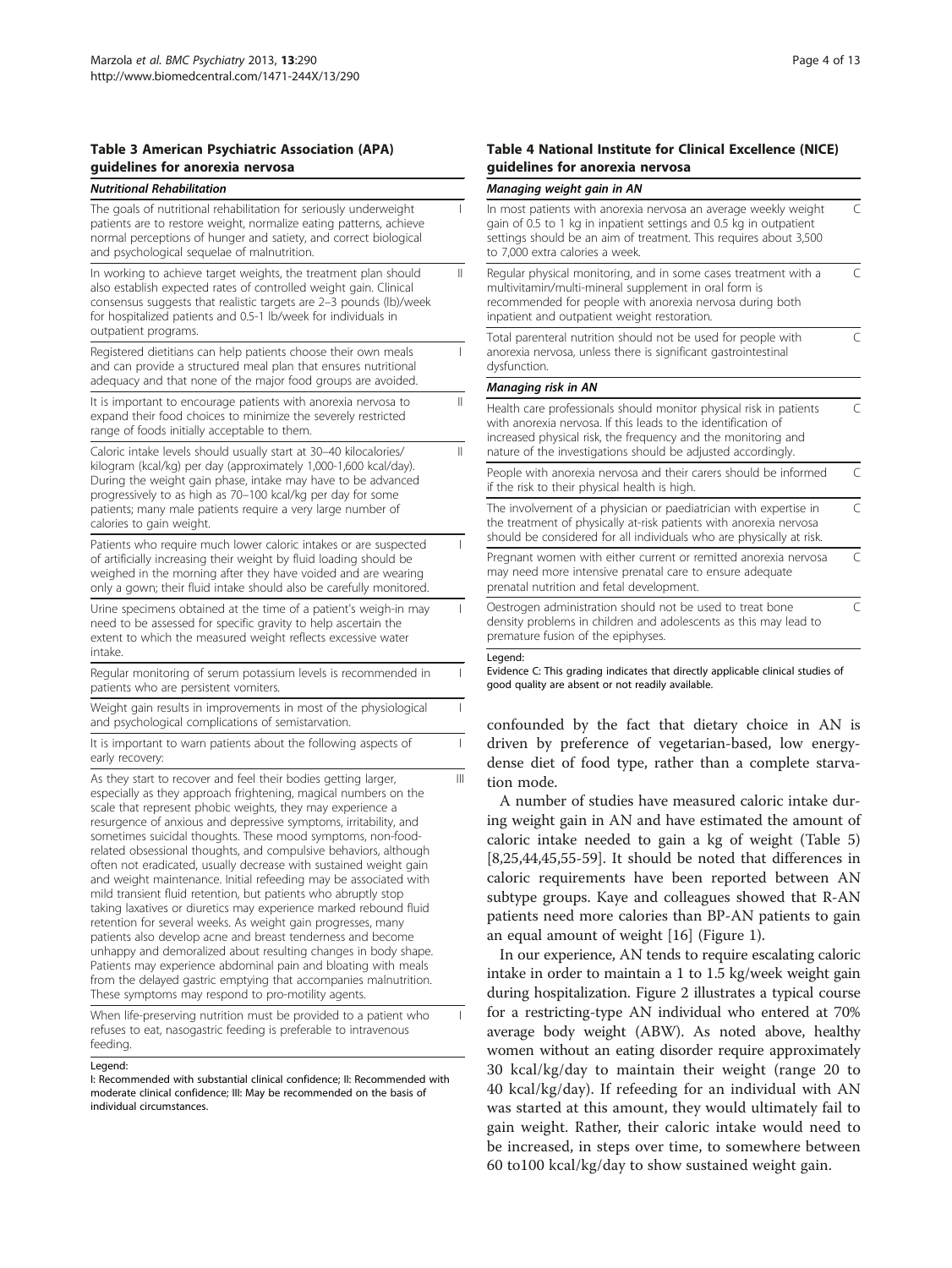<span id="page-4-0"></span>Table 5 Excess calories to gain weight in anorexia nervosa (kcal/kg of weight gain)

|                                        | <b>R-AN</b>       | <b>BP-AN</b>        | AΝ              |
|----------------------------------------|-------------------|---------------------|-----------------|
| Walker et al.,<br>1979 [17]            | $6401 \pm 1627$   |                     |                 |
| Newman et al.,<br>1987 [56]            | $4937.8 \pm 1675$ | $5324.1 \pm 2457.3$ |                 |
| Forbes et al.,<br>1982 [57]            |                   |                     | $4730 \pm 540$  |
| <b>Russell and Mezey,</b><br>1962 [58] |                   |                     | $7525 \pm 585$  |
| Dempsey et al.,<br>1984 [55]           |                   |                     | $9768 \pm 4212$ |
| Kaye et al.,<br>1988 [45]              |                   |                     | $8301 \pm 2272$ |
| Sunday and Halmi,<br>2003 [25]         | 3055              | 2788                |                 |
| Gentile, 2012 [44]                     |                   |                     | 3500-7000       |
| Mehler et al.,<br>2010 [59]            |                   |                     | 1800-4500       |
|                                        |                   |                     |                 |

Legend:

R-AN: anorexia nervosa restricting subtype.

BP-AN: anorexia nervosa binge-purging subtype.

### Role of exercise and energy metabolism in resistance to weight gain

It should be noted that there is evidence that people who are obese and lose weight become hypometabolic. That is, they may reduce their caloric intake but they have trouble losing weight or maintaining lost weight after a while [[60,61](#page-11-0)]. Moreover, if they increase their food intake, they gain weight easily. People with AN seem to have an

opposite problem. That is, they become hypermetabolic. They easily lose weight, and need to eat an even larger amount of food to gain weight [[16](#page-10-0)[,62\]](#page-11-0). As described below, caloric intake has a reduced efficiency in terms of being converted into tissue in AN patients [\[63\]](#page-11-0). Moreover, it has been shown that patients with AN who were previously obese can gain weight more rapidly than those patients without any history of obesity. This suggests that differences in metabolic rates may play a key role in the outcome of weight-gain effort [\[17\]](#page-10-0).

Excessive exercise is a common behavior exhibited by many with AN [\[64\]](#page-11-0). In spite of severe emaciation, many continuously stand, or have restless motions, or even spend a considerable portion of the day pacing or jogging. Such exercise could contribute to the increased caloric requirements for weight gain [\[16\]](#page-10-0). Literature on the caloric expenditure during exercise in emaciated patients is scarce. Kaye and colleagues (Figure [3](#page-5-0)) showed the amount of exercise in AN individual engages in resulted in an almost threefold range of calories required to gain 1 kg [[45](#page-11-0)]. That is, people who did little exercise only needed an excess of 4,000 calories to gain a 1 kg of weight, where as those who engaged in extreme exercise needed up to 12,000 additional calories to gain the same weight.

There is also evidence that energy intake may be converted into heat, rather than being used to build tissue in AN. Our clinical experience (Figure [4](#page-6-0)) is that AN patients often complain of becoming hot and sweaty during nutritional restoration, particularly during the night. It is not uncommon that they will wake up sweating and their

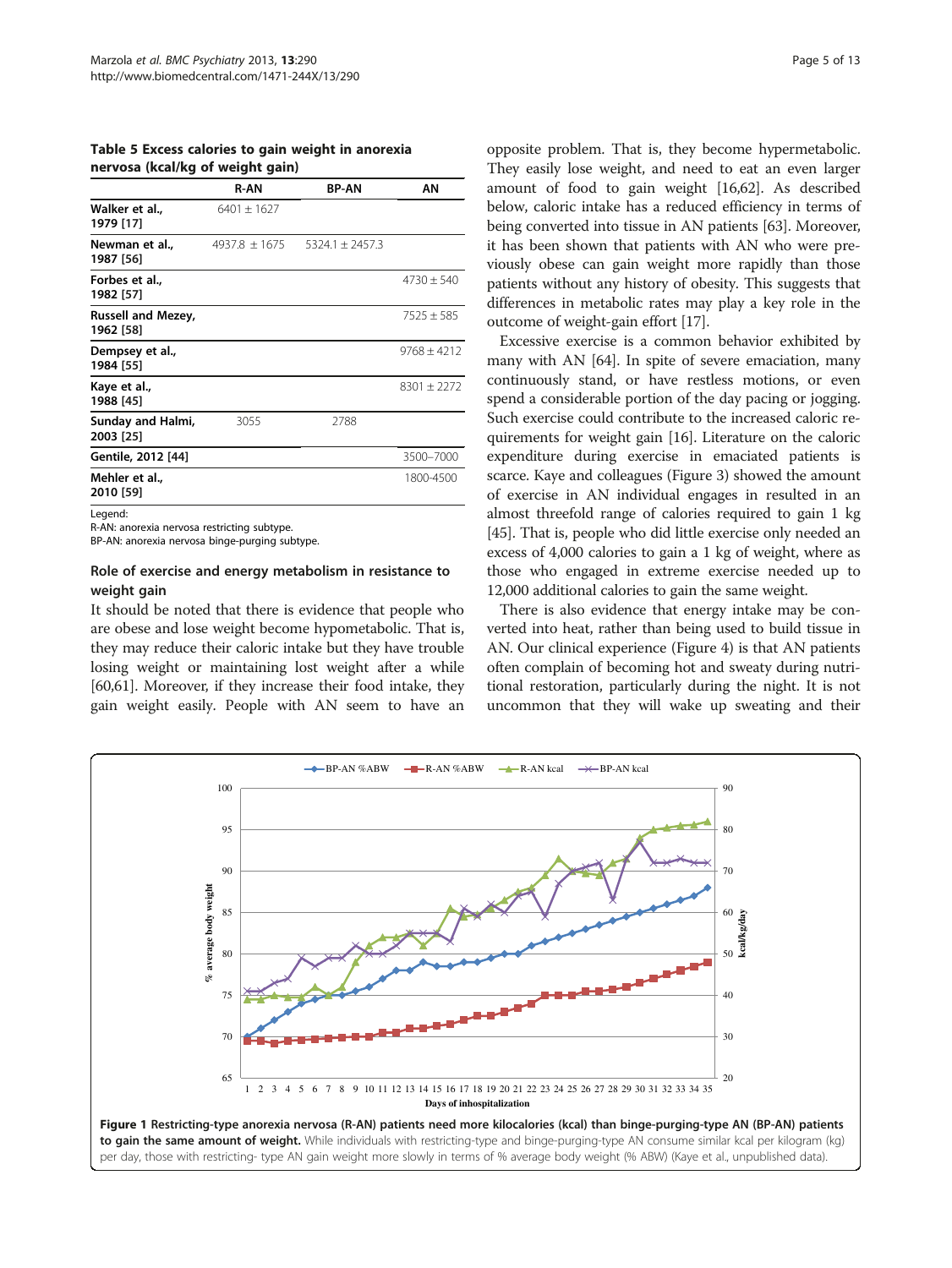<span id="page-5-0"></span>

sheets are soaked. In fact, in a study of 24-hour circadian body temperature, we found evidence that AN individuals became hyperthermic (have elevated body temperature) that was most marked during the night, a time when body temperature decreases. This was not due to exercise as a body activity monitor confirmed they were sleeping. This notion is supported by studies showing that the thermic

effect of food in AN patients during renutrition is high, [[63](#page-11-0),[65,66\]](#page-11-0) representing up to the 30% of energy expenditure instead of the 14-16% in healthy controls [\[67](#page-11-0)] and being particularly high at the beginning of refeeding [[65](#page-11-0)]. Stordy et al. [[68\]](#page-11-0) have shown that metabolic rate of AN patients who were previously obese before the onset of AN was lower than the ones with no history of obesity

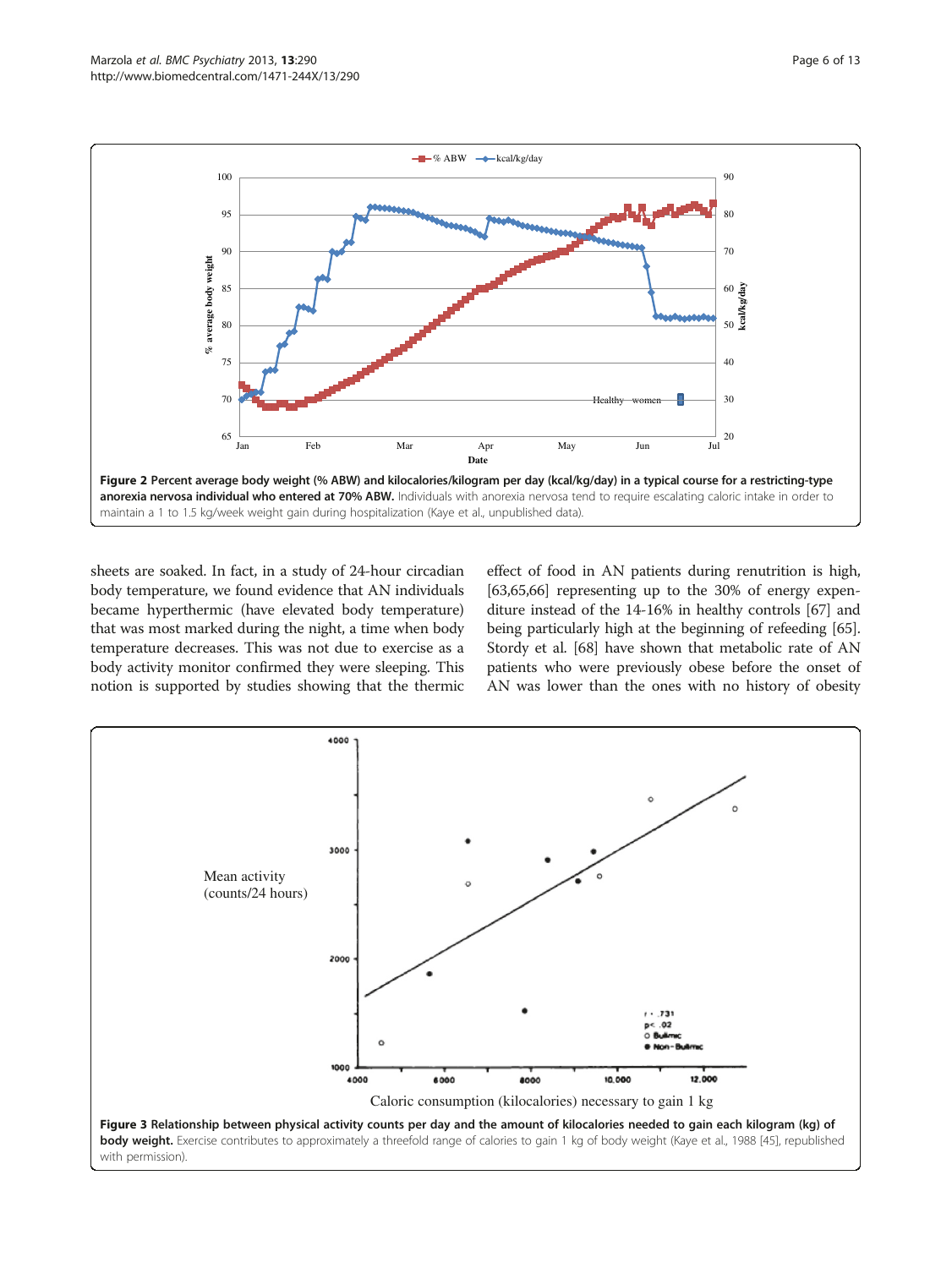<span id="page-6-0"></span>

during refeeding. The same study found that the patients who had experienced obesity also experienced a smaller thermic effect of refeeding than AN patients with no history of obesity, though still higher than healthy controls. The increased diet-induced thermogenesis can be explained both by the higher energy intake during refeeding and the low efficiency in the initial phases of nutritional restoration [\[63\]](#page-11-0). It is possible that the enhanced thermic effects of food during weight gain could be related to changes in hormones or autonomic function [\[67,69-72\]](#page-11-0).

An important aspect of metabolism to consider during refeeding is the 6-fold greater energy requirement needed for gaining fat mass versus fat-free mass [\[73\]](#page-11-0). It is possible that during nutritional restoration more fat-free mass is initially synthesized in those with Body Mass Index (BMI, expressed in  $\text{kg/m}^2$ ) between 13 and 14 compared to those patients with  $BMI > 14$  [\[73\]](#page-11-0). The importance of restoring fat mass is highlighted by studies showing that lower percentage of body fat, i.e.  $\leq 4$  kg, that corresponds with a BMI of 13, are related to higher resistance to treatments [[74](#page-11-0)], poor prognosis [[75\]](#page-11-0), and death [[76](#page-11-0)].

# Medical consequences of weight restoration

It is well known that emaciation is associated with substantial medical complications as previously described [[5,](#page-10-0)[77,78](#page-11-0)]. For example, many with AN have compromised cardiovascular status and shifts in fluid balance, with some being dehydrated and some overhydrated; reduced blood levels of albumin and anemia. If parenteral (intravenous) or enteral (tube) refeeding is necessary because of extreme resistance, administration of nutrients should be done slowly, starting with no more than 500 kcal/day in the form of a complete liquid diet for several days, then gradually increasing the caloric load in a step-wise matter. According to NICE guidelines [\[39\]](#page-11-0) people at high risk are those with BMI < 12, those who vomit, abuse laxatives and binge and those with physical comorbidity [\[39](#page-11-0)]. In such severe cases, strict monitoring is required, and it may take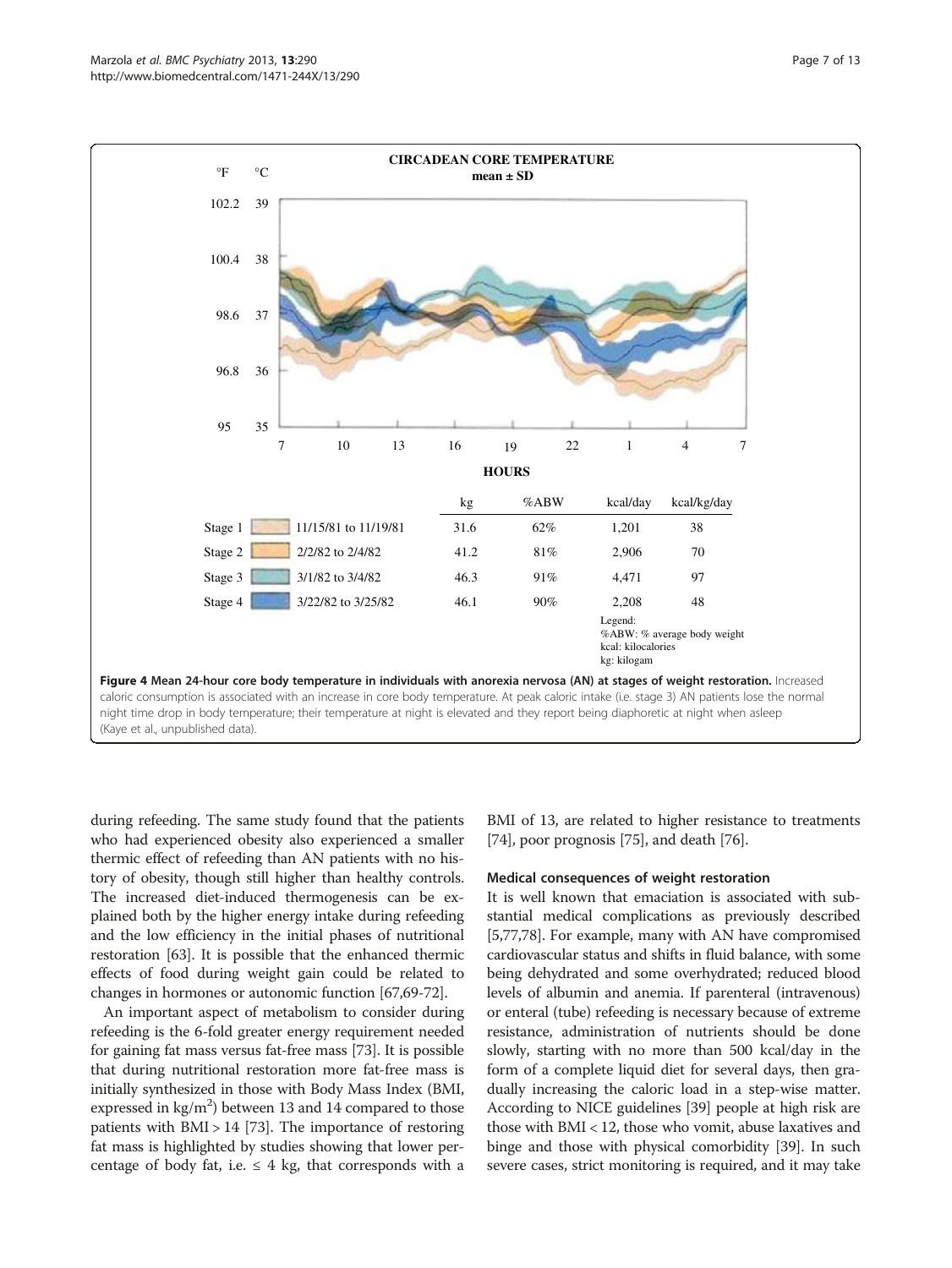a month or more to restore body weight, not necessarily to normal weight, but to an acceptable level (usually a 10% gain in weight) that can be followed by oral feeding on an outpatient basis.

One important side effect to be considered at the beginning of nutritional therapy - even if it is rare - is refeeding syndrome caused by rapid refeeding of someone in a state of starvation, usually chronic. It is well known that starvation to the level of 50% reduction in the normal body weight is associated with higher fatality rate [\[79\]](#page-11-0). Under these conditions, restoration of nutrition must be done slowly in order to avoid refeeding syndrome [[80,81\]](#page-12-0). The adverse effects of rapid acute refeeding have been known since the experience with rehabilitation of concentration camp survivors [\[82](#page-12-0)]. This syndrome is biochemically characterized by hypophosphatemia, hypomagnesemia, hypokalemia, glucose intolerance, fluid overload, and thiamine deficiency. Clinical consequences can be cardiac arrhythmias, congestive heart failure, hypotension, respiratory failure, rhabdomyolysis, coma, seizures, skeletal-muscle weakness, encephalopathy, metabolic acidosis, and ataxia [[80,81](#page-12-0)]. To avoid refeeding syndrome, levels of phosphorus, magnesium, potassium and calcium should be determined for the first 5 days and every other day for several weeks; electrocardiogram (EKG) should be also performed [\[4](#page-10-0)]. If indicated, during the first days of refeeding, large amounts of multi-vitamins and minerals, in particular potassium, thiamine, phosphate and magnesium, should be provided [[39](#page-11-0)]. Again, strict monitoring is needed to prevent vitamin A and D toxicity in case of excessive supplements [[39](#page-11-0)].

Long periods of malnutrition cause physical changes in the muscles, the integrity of the gut wall and digestive enzyme systems of the gut, as well as compensatory metabolic changes in the body to deal with being malnourished [[83-85\]](#page-12-0). As a result, increases in caloric intake can cause gut distress because the body requires time to adapt to the processing of the increased food intake. Rapid increase in calories may result in dangerous conditions in some patients, therefore careful medical monitoring during the weight restoration process is required.

# Rate of weight gain

As noted earlier, there is very limited research regarding the rate of weight gain during refeeding. Thus, guidelines tend to be based on clinical experience, rather than evidence from research studies. Still, there is considerable data indicating that AN patients need somewhere between 5,000 and 10,000 excess calories to gain a kg of weight (Table [5\)](#page-4-0). The reason why this range is so wide remains unclear. Nevertheless, several factors have been called into question to try to explain this variability: physical activity, individual variations in energy efficiency, thermoregulatory response, composition of

synthetized tissue, fluid shifts, age, and phase of treatment [[17,](#page-10-0)[45,55,56\]](#page-11-0).

We can estimate that, on the average, 7,500 kcal is required to gain a kg of weight (or 3,500 kcal to gain 0.5 kg of weight). In other words, to gain 1 kg (2 pounds, lb) a week, this means approximately an additional 1,000 kcal per day is needed. If an AN individual who is 35 kg (77 lb) needs about a 1,000 kcal per day (30 kcal/kg) to maintain her weight (it may be more – see below), than they would need to eat a minimum of 2,000 kcal/day to gain weight. However, in our clinical experience, this is a conservative estimate, most AN patients need to eat much more to achieve the weight goal because of both metabolic changes and partial compliance to treatment plans (i.e. skipping meals, purging behaviors).

With this perspective, we recommend at the start of weight gain, the caloric intake should be of 30–40 kcal/ kg/day for inpatients because the first goal is safe clinical stabilization before beginning weight gain [[4,](#page-10-0)[62](#page-11-0)]. For outpatients the initial caloric intake should be approximately 20 kcal/kg/day. It is also very important to emphasize that because caloric intake (both the anticipation and real-time experience) generates heightened anxiety in those with AN, assurance of even these modest levels is problematic. The issues related to balancing the cost of treatment, anxiety and resistance, and the need for aggressive restoration are complex and are beyond the scope of this review [[86-88\]](#page-12-0).

Later in the refeeding process it is possible to gain about 1–1.5 kg/week for inpatients and 0.5 kg/week in outpatient therapy [\[4\]](#page-10-0). Studies suggest AN patients need an excess of about 3,400 kcal to gain 0.5 kg per week. This is more than the amount of calories needed just to maintain weight. Over the course of 7 days, the amount required for weight gain is approximately an extra 500 kcal/day to that needed for maintenance. For example, in the case of a 30 kg woman, if maintenance is 30 kcal/kg/day = 900 kcal/ day; to gain weight 500 kcal/kg/day should be added so the starting total caloric intake will have to be 1,400 kcal/ day.

Unfortunately, AN patients most likely will not continue to gain weight only by adhering to the recommended formula: 30 kcal/kg/day maintenance + 500 kcal/day for weight gain. Rather, we have found that the maintenance amount of calories needs to be increased at intervals to continue weight gain. That is, to continue gaining 0.5 kg per week it may be necessary – according to our experience - to do a step-wise increase of 10 kcal/kg/day every 5 to 7 days if there are plateaus in gaining weight. Some individuals with AN may require even more energy to achieve weight restoration and thus need up to 70 to 100 kcal/kg/day [\[62](#page-11-0)]. So this may mean consuming 4,000 to 5,000 or more calories per day.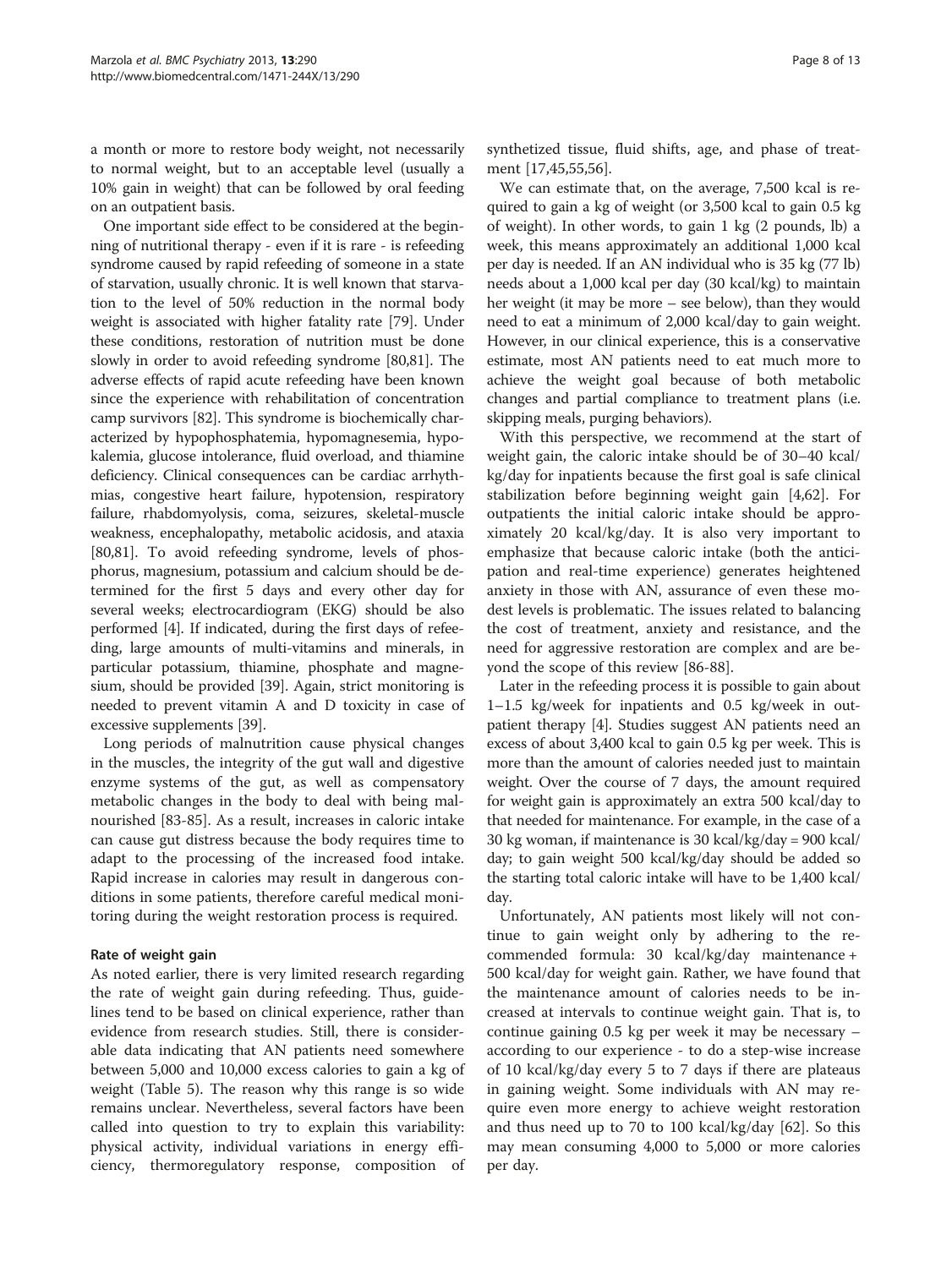During the whole complex process of refeeding, it is important to observe the trend of weight changes over time (weekly) by documenting the weekly weight change, rather than just react to daily changes because weight can fluctuate daily due to fluid shifts and bowel movements.

#### Weight maintenance

Immediately after getting back to a healthy body weight, both R-AN and BP-AN are still highly energy inefficient and require increased caloric intake to maintain the restored weight (R-AN even more that BP-AN [\[16,18](#page-10-0)]) (Figure 5). In fact, if healthy women need 30 (20 to 40) kcal/kg/day for weight maintenance, the amount for weight maintenance is at least 50 to 60 kcal/kg/day for AN. The need of increased caloric requirement may be, in part, related to slow normalization of neuroendocrine processes [[62\]](#page-11-0). Without this substantial amount of food, there is often rapid weight loss, which may partly explain the high rate of relapse, reported to be up to 50% in AN [[9,16\]](#page-10-0). Eating attitudes upon hospital discharge represent a reliable predictor of outcome [[89](#page-12-0)]. It has been reported that AN patients tend to regress back to an underweight body at the 1-year follow-up after hospitalization [\[19](#page-10-0)]. Psychological and physiological, as well as metabolic and neuroendocrine factors contribute to this serious obstacle to long-term recovery. It has been noted that the increased caloric needs cannot be explained by malabsorption [[16,](#page-10-0)[58\]](#page-11-0). Data in the scientific literature show that caloric needs tend to normalize with time [[18](#page-10-0)]. It has been reported that over the course of 3 to 6 months, both R-AN and BP-AN show a normalization of their

metabolism (needing between 20 and 40 kcal/kg/day to maintain weight), which is similar to the caloric amount needed by healthy women with no eating disorder [[16,18,25\]](#page-10-0). To obtain the best chance of long-term weight maintenance recovery, AN patients should persist with an increased caloric intake treatment plan.

#### Nutrient intake

The other issue, aside from the amount of food needed for nutritional restoration is the question as to what types of foods are best and/or acceptable to those with AN. Surprisingly, there has been very little research on this issue, despite the fact that nutritional rehabilitation is a core focus of most AN programs. From a nutrition standpoint, the chances of replenishing macro and micronutrient needs are enhanced by increasing the variety of foods that are prescribed for the patient with AN [\[15](#page-10-0)]. In reality, this represents a great difficulty for patients as resistance to eating a variety of foods is a core element of their symptomatology [[23](#page-10-0)]. An important clinical issue is that no specific recommendations for macronutrient distribution in people with ED have been developed [[62](#page-11-0)]. It should be noted that the daily macronutrient required (in adolescents and adults) to maintain weight (not gain), as defined by the Institute of Medicine, are 110–140 grams of carbohydrates, 15–20 grams of essential fatty acids and 1 gram of proteins per kilogram of body weight [\[90\]](#page-12-0). Recommended Daily Allowances (RDA's) for vitamins and minerals vary by age and gender, but can be met by intake of a multivitamin/multimineral tablet or liquid. Placing the emphasis on nutrient requirements, achieved through



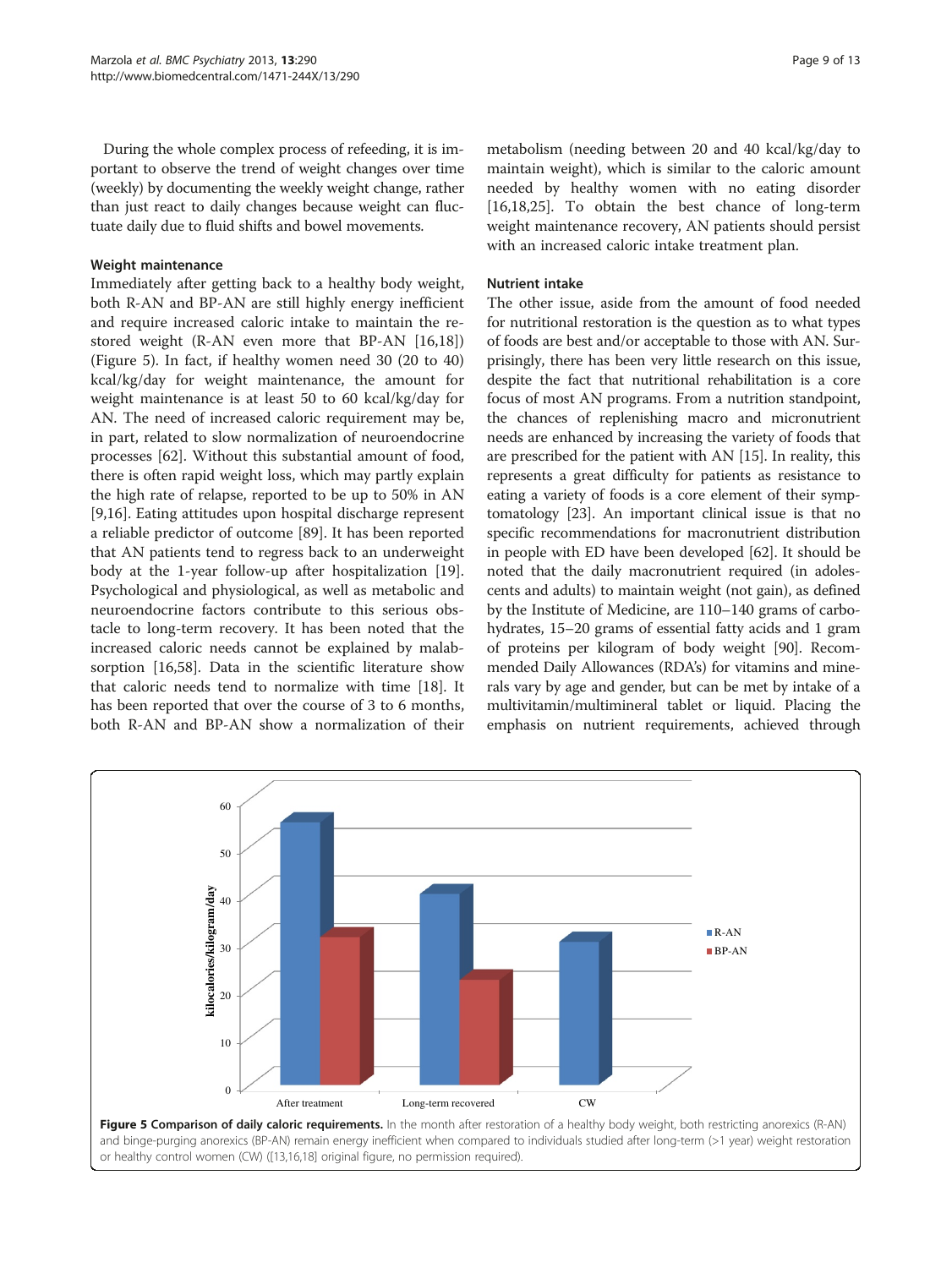food intake, as opposed to caloric intake, may help to lessen the anxiety and resistance to refeeding observed in AN patients.

It has been suggested that the AN patient should be eating calorie dense food to replenish the necessary nutrients [[62](#page-11-0)[,91\]](#page-12-0). Daily intake of foods containing protein of high biological value, such as whey and casein, and egg whites, that contain a high concentration of essential amino acids per gram and calorie density, should be recommended. Consuming small amounts of protein of high biological value, in conjunction with the protein source foods that are perceived as less challenging by AN patients (usually of a vegetable source), can help assure a faster restoration of nutrient status even in a continued state of reduced body weight. Additionally, a variety of protein food sources including fleshy fish and poultry should be encouraged.

Fat intake is a critical issue during AN refeeding; it is well known in scientific literature and in every-day clinical practice that AN individuals tend to avoid consuming fats [[13,20,21\]](#page-10-0) resulting in lipid depletion [\[14,](#page-10-0)[92](#page-12-0)] and alterations [[93](#page-12-0)]. Importantly, neuronal walls and wiring between brain regions is highly dependent on lipid function. It is particularly important that AN patients replenish these stores by eating lipids-rich foods during treatment. Many fatty acids can be produced endogenously, but linolenic acid, an omega-3 polyunsaturated fatty acid, and linoleic acid, an omega-6 polyunsaturated fatty acid, are essential fatty acids that must be provided in the diet. These essential fatty acids are crucial for cellular membrane function and gene regulation [\[94\]](#page-12-0). Eicosapentaenoic acid (EPA) is the precursor for eicosanoids and the docosahexaenoic acid (DHA) is a fundamental structural component of grey matter and retina. EPA and DHA are two important long-chain omega-3 fatty acids that can be found in high amount in fish, meat, and eggs. These are food sources that AN patients tend to avoid, making the need to replenish EPA and DHA even more critical. It has been demonstrated that levels of plasma long-chain omega-3 fatty acids in vegetarian and vegan individuals are lower than in meat-eaters [\[94](#page-12-0)]. In AN, enhancement of the biosynthesis of alternative fatty acids was found only partially compensated for the loss of polyunsaturated fatty acids [\[14\]](#page-10-0). It is interesting to note that use of an EPA derivative (ethyl-eicosapentaenoate, Ethyl-EPA) administered as a daily supplement at 1 gram/day for a 3 month period, in a small sample of R-AN patients, resulted in positive outcomes in terms of weight restoration [\[95\]](#page-12-0).

A variety of carbohydrates can be offered, such as complex carbohydrates (bread, rice and potatoes) as well as fruits, fruit juices and vegetables. The choices made by the patient can be incorporated into the rest of the food ingredients. Vitamin and mineral RDA's can be achieved through use of supplements in liquid or tablet form, that can augment the vitamin and mineral content found in foods.

The use of medical foods that are acceptable to the AN patient may also be considered when patients cannot eat a sufficient amount of food to achieve weight restoration or as a useful addition in case of unstable weight maintenance. Medical foods may reduce the stomach and gastrointestinal discomfort that refeeding with more caloric dense food may exaggerate. Moreover it has been showed that in AN patients, there is a delayed gastric emptying of solid but not of liquid meals [[96,97](#page-12-0)], therefore liquid supplementations can be a well-tolerated intervention mostly at the beginning of refeeding treatment. To our knowledge, there is little research in this area, so the potential benefits remain to be proven, and the best food products remain uncertain.

# Conclusions

It is our clinical experience that the use of reason, insight, and intuition are of limited efficacy in convincing an individual suffering from AN to eat. If this is not true, there is little in the way of rigorously evidence in the literature to support such contentions with current practices of refeeding in AN being highly subjective and having limited backing in scientific research. In fact, our observations indicate that recommendations made by ED programs vary highly, and are dependent on the providers' experience, resources, and biases, rather than research and evidence. This review serves not only as a synthesis of the current, though limited, research findings, but also to call for an urgent effort to improve treatment by stimulating such research.

In summary, we recommend that the restoration of both nutrient status and weight starts slowly and gradually accelerate as tolerated. There should be a continued focus on nutrient intake, as opposed to caloric intake, coupled with psychotherapy to encourage increasing both the amount and diversity in food selections with the eventual goal of weight and nutrition restoration in mind. Data of Schebendach and Colleagues [[15](#page-10-0)] suggest that diet diversity is predictive of weight maintenance in AN patients. The emphasis on nutrient intake and status should provide a less anxiogenic approach to achieving increased dietary diversity, which should ultimately lead to consistent food intake levels capable of sustaining weight in the normal range.

Although nutritional restoration is a key-element in the treatment of anorexia nervosa, increased amounts of food also increase anxiety and resistance. Caloric requirements in AN patients are high and vary between 30–40 kcal/ kg/day (up to 70–100 kcal/kg/day) for inpatients, and 20 kcal/kg/day for outpatients; after the first phase of treatment it is possible to achieve a weight gain of 1– 1.5 kg/week in the inpatient setting and of 0.5 kg/week in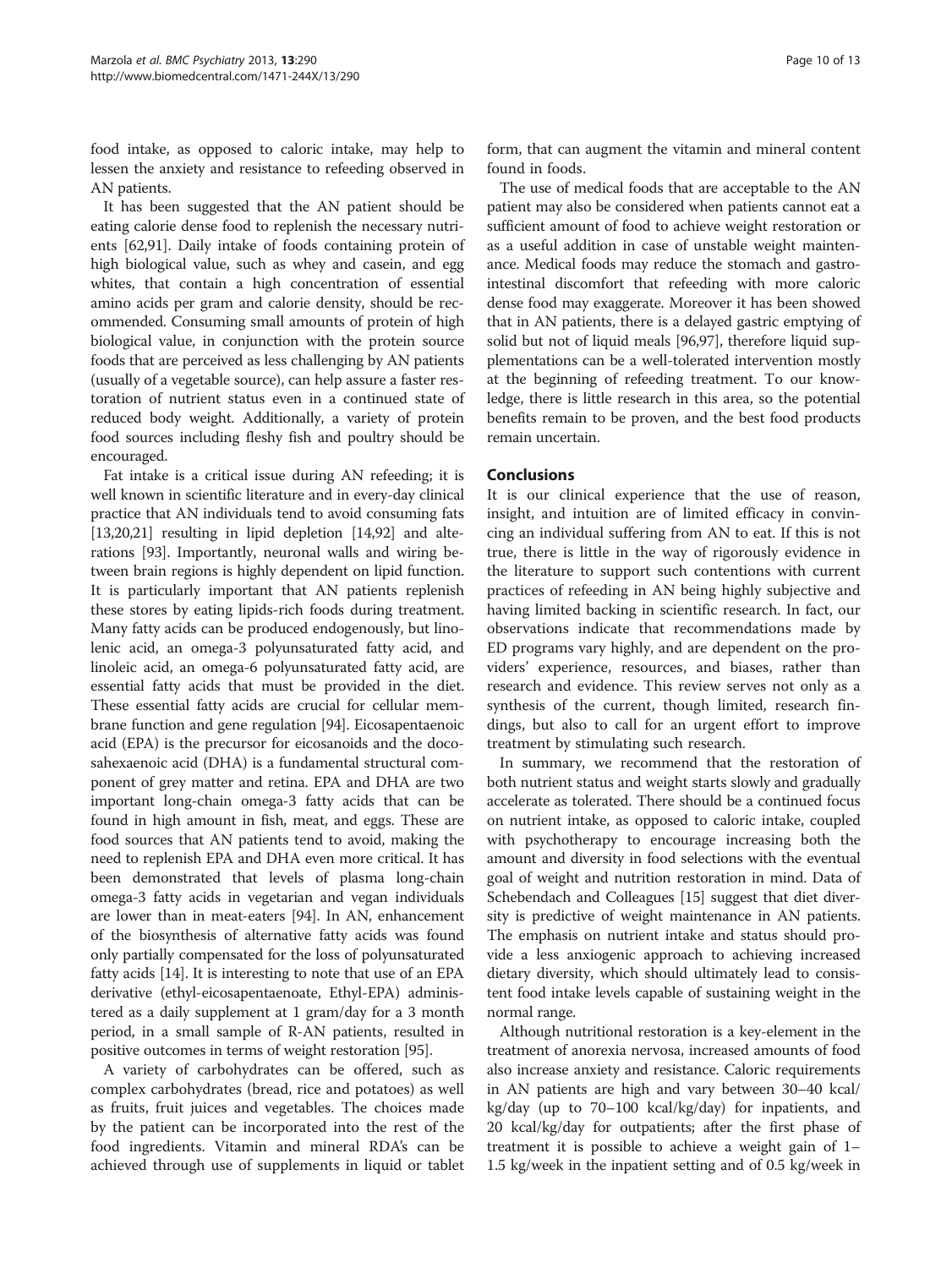<span id="page-10-0"></span>the outpatient setting. Also, for maintenance, AN patients need higher caloric amounts - around 50–60 kcal/kg/day than the general population. This increased caloric requirement may be due both to exercise – often a hallmark of this illness - and metabolism. In fact during the first phases of renutrition AN patients are very energy inefficient because they usually become hypermetabolic and show increased diet-induced thermogenesis as well as a variety of neuroendocrine alterations.

Treatment efforts during refeeding should focus on modifying the disordered dietary patterns that AN patients commonly practice, including slow and irregular eating, vegetarianism, and a restricted range of foods.

When severely malnourished, AN patients often need to be admitted to a hospital in order to receive more aggressive treatment, extra care and the monitoring required prevent the occurrence of refeeding syndrome. Regular monitoring of vitals, electrolytes and cardiac functions are critical. Caloric requirements and nutritional deficits continue to be critical issues in anorexia nervosa treatment and management. Much more research is needed in this area to better understand and optimize caloric intakes and refeeding practices for individuals recovering from AN, and to develop complete and reliable guidelines for clinicians and providers about this important topic.

#### Abbreviations

AN: Anorexia nervosa; R-AN: Restricting anorexia nervosa; BP-AN: Binge-purging anorexia nervosa; ED: Eating disorder; APA: American Psychiatric Association; NICE: National Institute for Health and Care Excellence; m: Meter; kg: Kilogram; kcal: Kilocalories; ABW: Average body weight; BMI: Body mass index; RDA: Recommended daily allowances; EKG: Electrocardiogram; EPA: Eicosapentaenoic acid; DHA: Docosahexaenoic acid; CW: Control women.

#### Competing interests

The authors have no competing interests to declare.

#### Authors' contributions

EM: was involved in the study design, made substantial contributions in the review process and drafted the manuscript; JAN: made substantial contributions in the review process and drafted the manuscript; SAH: made substantial contributions in the review process; PBS: critically revised the paper; WHK: conceived the study, made substantial contributions in the review process, drafted the manuscript and gave final approval to the version to be published. All authors read and approved the final manuscript.

#### Author details

<sup>1</sup>Department of Neuroscience, Section of Psychiatry, University of Turin, Turin, Italy. <sup>2</sup>Department of Nutrition Sciences, Drexel University, 19102 Philadelphia, PA, USA. <sup>3</sup>Department of Medicine, St. Luke's/Roosevelt Hospital Center, 10025 New York, NY, USA. <sup>4</sup>UCSD Department of Psychiatry, University of California, San Diego, 8950 Villa La Jolla Drive, Suite C – 207 La Jolla, 92037 San Diego, CA, USA.

#### Received: 12 April 2013 Accepted: 8 August 2013 Published: 7 November 2013

#### References

- Hudson J, Hiripi E, Pope H, Kessler R: The prevalence and correlates of eating disorders in the national comorbidity survey replication. Biol Psych 2007, 61:348–358.
- Fitzpatrick K, Lock J: Anorexia nervosa. Clin Evid (Online) 2011. April 11.
- 3. Swanson S, Crow S, Le Grange D, Swendsen J, Merikangas K: Prevelance and correlates of eating disorders in adolecents: results from the national comorbidity survey replication adolescent supplement. Arch Gen Psychiatry 2011, 68(7):714–723.
- 4. American Psychiatric Association: Treatment of patients with eating disorders, 3rd ed. Am J Psychiatry 2006, 163(Suppl):4-54.
- 5. Mehler PS, Krantz M: Anorexia nervosa medical issues. J Womens Health 2003, 12(4):331–340.
- 6. Bruch H: Anorexia nervosa: therapy and theory. Am J Psychol 1982, 139:1531–1538.
- 7. Fassino S, Piero A, Tomba E, Abbate-Daga G: Factors associated with dropout from treatment for eating disorders: a comprehensive literature review. BMC Psychiatry 2009, 9:67.
- 8. Steinhausen HC: The outcome of anorexia nervosa in the 20th century. Am J Psychiatry 2002, 159(8):1284-1293.
- 9. Pike K: Long-term course of anorexia nervosa: response, relapse, remission, and recovery. Clin Psychol Rev 1998, 18:447-475.
- 10. Steinglass J, Sysko R, Mayer L, Berner L, Schebendach J, Wang Y, Chen H, Albano A, Simpson H, Walsh B: Pre-meal anxiety and food intake in anorexia nervosa. Appetite 2010, 55(2):214–218.
- 11. Kaye W, Fudge J, Paulus M: New insight into symptoms and neurocircuit function of anorexia nervosa. Nat Rev Neurosci 2009, 10(8):573-584
- 12. Bardone-Cone A, Fitzsimmons-Craft E, Harney M, Maldonado C, Lawson M, Smith R, Robinson D: The inter-relationships between vegetarianism and eating disorders among females. J Acad Nutr Diet 2012, 112(8):1247-1252.
- 13. Gwirtsman H, Kaye W, Curtis S, Lyter L: Energy intake and dietary macronutrient content in women with anorexia nervosa and volunteers. J Am Diet Assoc 1989, 89(1):54–57.
- 14. Holman R, Adams C, Nelson R, Grater S, Jaskiewicz J, Johnson S, Erdman JJ: Patients with anorexia nervosa demonstrate deficiencies of selected essential fatty acids, compensatory changes in nonessential fatty acids and decreased fluidity of plasma lipids. J Nutr 1995, 125(4):901–907.
- 15. Schebendach J, Mayer L, Devlin M, Attia E, Cotento I, Wolf R, Walsh B: Dietary energy density and diet variety as predictors of outcome in anorexia nervosa. Am J Clin Nutr 2008, 87(4):810–816.
- 16. Kaye W, Gwirtsman H, Obarzanek E, George T, Jimerson DC, Ebert MH: Caloric intake necessary for weight maintenance in anorexia nervosa: nonbulimics require greater caloric intake than bulimics. Am J Clin Nutr 1986, 44:435–443.
- 17. Walker J, Roberts S, Halmi K, Goldberg S: Caloric requirements for weight gain in anorexia nervosa. Am J Clin Nutr 1979, 32(7):1396-1400.
- 18. Weltzin TE, Fernstrom MH, Hansen D, McConaha C, Kaye WH: Abnormal caloric requirements for weight maintenance in patients with anorexia and bulimia nervosa. Am J Psychiatry 1991, 148(12):1675-1682.
- 19. Nova E, Varela P, Lopez-Vidriero I, Toro O, Cenal M, Casas J, Marcos A: A one-year follow-up study in anorexia nervosa. dietary pattern and anthropometrical evolution. Eur J Clin Nutr 2001, 55(7):547–554.
- 20. Misra M, Tsai P, Anderson E, Hubbad J, Gallagher K, Soyka L, Miller K, Herzog D, Klibanski A: Nutrient intake in community-dwelling adolescent girls with anorexia nervosa and in healthy adolescents. Am J Clin Nutr 2006, 84(4):698–706.
- 21. Affenito S, Dohm F, Crawford P, Daniels S, Striegel-Moore R: The national heart, lung, and blood institute growth and health study. J Pediatr 2002, 141 (5):701–705.
- 22. Fernstrom M, Weltzin T, Neuberger S, Srinivasagam N, Kaye W: Twenty-four hour food intake in patients with anorexia nervosa and in healthy control subjects. Biol Psych 1994, 36:696–702.
- 23. Hadigan C, Anderson E, Miller K, Hubbard J, Herzog D, Klibanski A, Grinspoon S: Assessment of macronutrient and micronutrient intake in women with anorexia nervosa. Int J Eat Disord 2000, 28:284–292.
- 24. Drewnowski A, Pierce B, Halmi K: Fat aversion in eating disorders. Appetite 1988, 10:119-131.
- 25. Sunday S, Halmi K: Energy intake and body composition in anroexia and bulimia nervosa. Physiol Behav 2003, 78(1):11–17.
- 26. Huse DM, Lucas AR: Dietary patterns in anorexia nervosa. Am J Clin Nutr 1984, 40(2):251–254.
- 27. Micali N, Northstone K, Emmett P, Naumann U, Treasure J: Nutritional intake and dietary patterns in pregnancy: a longitudinal study of women with lifetime eating disorders. Br J Nutr 2012, 108(11):2093–2099.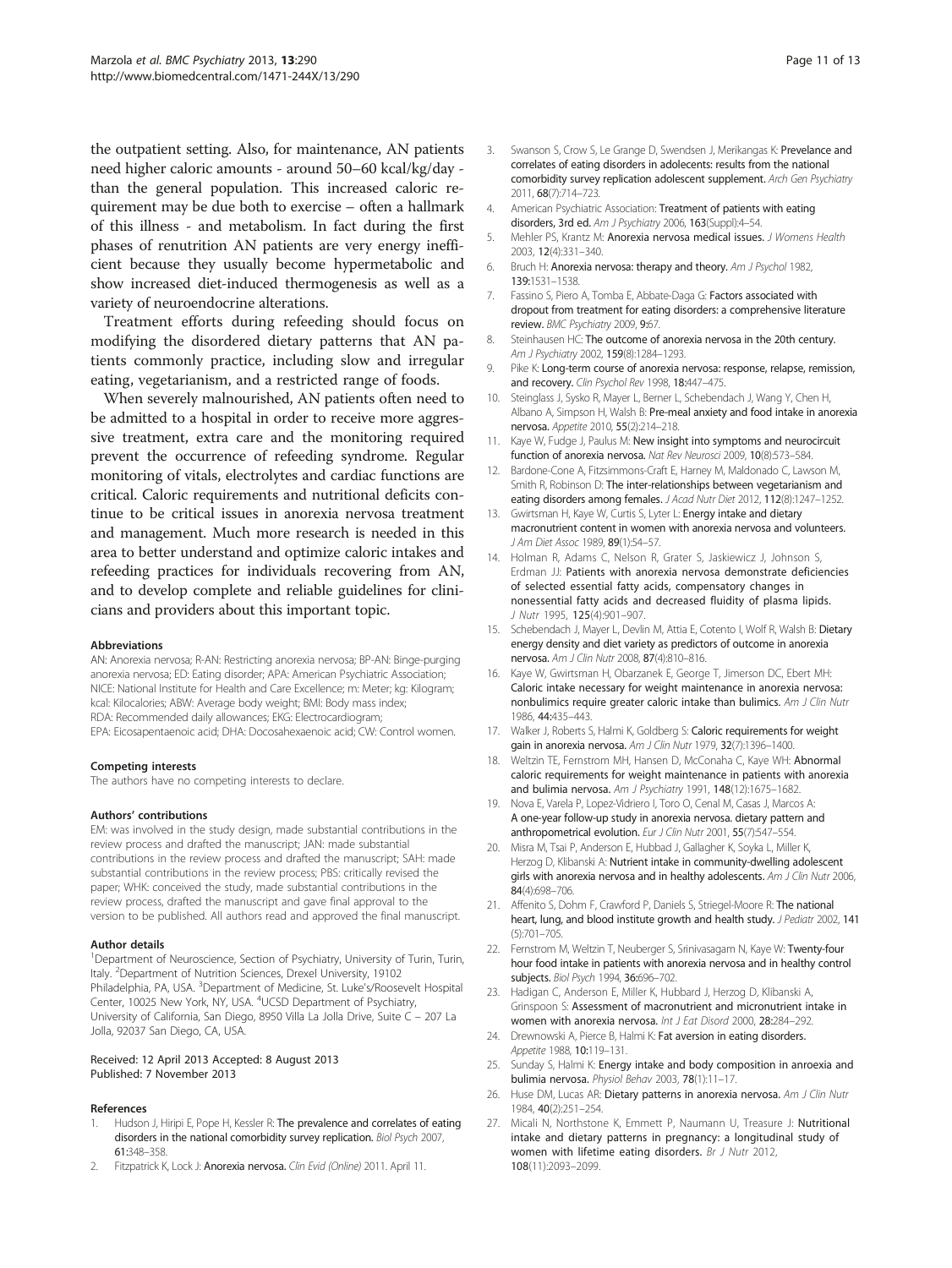- <span id="page-11-0"></span>28. Van Binsbergen C, Hulshof K, Wedel M, Odink J, Coelingh Bennink H: Food preferences and aversions and dietary pattern in anorexia nervosa patients. Eur J Clin Nutr 1988, 42(8):671–678.
- 29. Yackobovich-Gavan M, Golan M, Valevski A, Kreitler S, Bachar E, Lieblich A, Mitrani E, Weizman A, Stein D: An integrative quantitative model of factors influencing the course of anorexia nervosa over time. Int J Eat Disord 2009, 42:306–317.
- 30. Fontana L, Klein S, Holloszy J, Premachandra B: Effect of long-term calorie restriction with adequate protein and micronutrients on thyroid hormones. J Clin Endocrinol Metab 2006, 91(8):3232-3235.
- 31. Beaumont P, Chambers T, Rouse L, Abraham S: The diet composition and nutritional knowledge of patients with anorexia nervosa. *J Human Nutr* 1981, 35:265–273.
- 32. Russell G: The nutritional disorder in anorexia nervosa. J Psychosom Res 1967, 11:141–149.
- 33. Jauregui Lobera I, Bolanos Rios P: Choice of diet in patients with anorexia nervosa. Nutr Hosp 2009, 24(6):682–687.
- 34. Schenbendach J, Mayer L, Devlin M, Attia E, Walsh B: Dietary energy density and diet variety as risk factors for relapse in anorexia nervosa: a replication. Int J Eat Disord 2012, 45(1):79–84.
- 35. Petersen R, Kaye W, Gwirtsman H: Comparison of calculated estimates and laboratory analysis of food offered to hospitalized eating disorder patients. J Am Diet Assoc 1986, 86(4):490–492.
- 36. Mehanna H, Nankivell P, Moledina J, Travis J: Refeeding syndromeawareness, prevention and management. Head Neck Oncol 2009, 26:1–4.
- 37. Adkins S: Recognizing and preventing refeeding syndrome. Dimens Crit Care Nurs 2009, 28(2):53–58. quiz 59–60.
- 38. Yantis M: Velander r: how to recognize and respond to refeeding syndrome. Nursing 2008, 38(5):34–39. quiz 39–40.
- 39. NICE: Core interventions in the treatment and management of anorexia nervosa, bulimia nervosa and related eating disorders (Clinical Guideline 9). London: National Collaborating Centre for Medical Health; 2004.
- 40. Guarda A: Treatment of anorexia nervosa: insights and obstacles. *Physiol* Behav 2008, 94(1):113–120.
- 41. Halmi K: Pragmatic informtion on the eating disorders. Psychiatr Clin North Am 1982, 5(2):371–377.
- 42. Rock C, Curran-Celentano J: Nutritional managment of eating disorders. Psychitr Clin N orth Am 1996, 19(4):701–713.
- 43. Gaudiani J, Sabel A, Mascolo MM, PS: Severe anorexia nervosa: outcomes from a medical stabilization unit. Int J Eat Disord 2012, 45(1):85-92.
- 44. Gentile M: Enteral nutrition for feeding severely underfed patients with anorexia nervosa. Nutrients 2012, 4(9):1293–1303.
- 45. Kaye W, Gwirtsman H, Obarzanek E, George D: Relative importance of calorie intake needed to gain weight and level of physical activity in anorexia nervosa. Am J Clin Nutr 1988, 47:989–994.
- 46. Setnick J: Micronutrient deficiencies and supplementation in anorexia and bulimia nervoa: a review of literature. Nutr Clin Pract 2010, 25(2):137–142.
- 47. Kohn MR, Golden N: Eating disorders in children and adolescents: epidemiology, diagnosis and treatment. Paediatr Drugs 2001, 3(2):91–99.
- 48. Seidenfeld M, Sosin E, Rickert V: Nutrition and eating disorders in adolescents. Mt Sinai J Med 2004, 71:155–161.
- 49. Whitelaw M, Gilbertson H, Lam P, Sawyer S: Does aggressive refeeding in hospitalized adolescents with anorexia nervosa result in increased hypophosphatemia? J Adolesc Health 2010, 46(6):577–582.
- 50. Katzman D: Refeeding hospitalized adolescents with anorexia nervosa: is "start low, advance slow" urban legend or evidence based? J Adolesc Health 2012, 50(1):1–2.
- 51. Norrington A, Stanley R, Tremlett M, Birrell G: Medical management of acute severe anorexia nervosa. Arch Dis Child Educ Pract Ed 2012, 92(2):48–54.
- 52. Mehler P, Weiner K: Anorexia nervosa and total parenteral nutrition. Int J Eat Disord 1993, 14(3):297–304.
- 53. Golden N, Meyer W: Nutritional rehabilitation of anorexia nervosa. goals and dangers. Int J Adolesc Med Health 2004, 16(2):131–144.
- 54. Kohn M, Madden S, Clarke S: Refeeding in anorexia nervosa: increased safety and efficiency through understanding the pathophysiology of protein calorie malnutrition. Curr Opin Pediatr 2011, 23(4):390-394.
- 55. Dempsey DT, Crosby LO, Pertschuk MJ, Feurer ID, Buzby GP, Mullen JL: Weight gain and nutritional efficacy in anorexia nervosa. Am J Clin Nutr 1984, 39(2):236–242.
- 56. Newman M, Halmi K, Marchi P: Relationship of clinical factors to caloric requirements in subtypes of eating disorders. Biol Psychiatry 1987, 22:1253–1263.
- 57. Forbes G, Kreipe R, Lipinski B: Body composition and the energy cost of weight gain. Hum Nutr Clin Nutr 1982, 36(6):485–487.
- 58. Russell G, Mezey A: An analysis of weight gain in patients with anorexia nervosa treated with high calorie diets. Clin Sci 1962, 23:449–461.
- 59. Mehler P, Winkelman A, Andersen DG, JL: Nutritional rehabilitation: practical guidelines for refeeding the anorectic patient. J Nutr Metab 2010.
- 60. Rosenbaum M, Hirsch J, Gallagher D, Eibel R: Long-term persistence of adaptive thermogenesis in subjects who have maintained a reduced body weight. Am J Clin Nutr 2008, 88(4):906–912.
- 61. Rosenbaum MK, HR, Mayer L, Hirsch J, Leibel R: Energy intake in weight reduced humans. Brain Res 2010, 1350:95–102.
- 62. Reiter C, Graves L: Nutrition therapy for eating disorders. Nutr Clin Pract 2010, 25(2):122–136.
- 63. Moukaddem M, Boulier A, Apfelbaum M, Rigaud D: Increase in diet-induced thermogenesis at the start of refeeding in severely malnourished anorexia nervosa patients. Am J Clin Nutr 1997, 66(1):133–140.
- 64. Kron L, Katz JL, Gorzynski G, Weiner H: Hyperactivity in anorexia nervosa: a fundamental clinical feature. Compr Psychiatry 1978, 19(5):433–440.
- 65. Vaisman N, Rossi M, Corey M, Clarke R, Goldberg E, Pencharz P: Effect of refeeding on the energy metabolism of adolescent girls who have anorexia nervosa. Eur J Clin Nutr 1991, 45(11):527–537.
- Kurpad A, Kulkarni R, Shetty P: Reduced thermoregulatory thermogenesis in undernutrition. Eur J Clin Nutr 1989, 43(1):27-33.
- 67. Rigaud D, Verges B, Colas-Linhart N, Petiet A, Moukkaddem M, Van Wymelbeke V, Brondel L: Hormonal and psychological factors linked to the increased thermic effect of food in malnourished fasting anorexia nervosa. J Clin Endocrinol Metab 2007, 92(5):1623–1629.
- 68. Stordy BM, V, Kalucy RC, AH: Weight gain, thermic effect of glucose and resting metabolic rate during recovery from anorexia nervosa. Am J Clin Nutr 1977, 30(2):138–146.
- 69. Kaye WH, Gwirtsman HE, Lake CR, Siever LJ, Jimerson DC, Ebert MH, Murphy DL: Disturbances of norepinephrine metabolism and alpha-2 adrenergic receptor activity in anorexia nervosa: relationship to nutritional state. Psychopharmacol Bull 1985, 21(3):419-423.
- 70. Landsberg LY, JB: The role of the sympathetic nervous system and catecholamines in the regulation of energy metabolism. Am J Clin Nutr 1983, 38(6):1018–1024.
- 71. O'Dea K, Esler M, Leonard P, Stockigt J, Nestel P: Noradrenaline turnover during under- and overeating in normal weight subjects. Metabolism 1982, 31:869–896.
- 72. Casper R: Carbohydrate metabolism and its regulatory hormones in anorexia nervosa. Psy Res 1996, 62(1):85–96.
- Yamashita S, Kawai KY T, Inoo T, Yokoyama H, Morita C, Takii M, Kubo C: BMI, body composition, and the energy requirement for body weight gain in patients with anorexia nervosa. Int J Eat Disord 2010, 43(4):365–371.
- 74. Huas C, Godart N, Foulon C, Pham-Scottez A, Divac S, Fedorowicz V, Peyracque E, Dardennes R, Falissard B, Rouillon F: Predictors of dropout from inpatient treatment for anorexia nervosa: data from a large French sample. Psychiatry Res 2011, 185(3):421-426.
- 75. Mayer L, Roberto C, Glasofer D, Etu S, Gallagher D, Wang J, Heymsfield S, Pierson RJ, Attia E, Devlin M, et al: Does percent body fat predict outcome in anorexia nervosa? Am J Psychiatry 2007, 164(6):970–972.
- 76. Hebebrand J, Himmelmann G, Herzog W, Herpertz-Dahlmann B, Steinhausen H, Amstein MS, R, Deter H, Remschmidt H, Schafer H: Prediction of low body weight at long-term follow-up in acute anorexia nervosa by low body weight at referral. Am J Psychiatry 1997, 154(4):566–569.
- 77. Mitchell J, Crow S: Medical complications of anorexia nervosa and bulimia nervosa. Curr Opin Psychiatry 2006, 19(4):438–443.
- 78. Vignaud M, Constantin J, Ruivard M, Villemeyre-Plane M, Futier E, Bazin J, Annane D, AZUREA Group (AnorexieRea Study Group): Refeeding syndrome influences outcome of anorexia nervosa patients in intensive care unit: an observational study. Crit Care 2010, 14(5):R172.
- 79. Langan S, Farrell P: Vitamin E, vitamin A and essential fatty acid status of patients hospitalized for anorexia nervosa. Am J Clin Nutr 1985, 41(5):1054–1060.